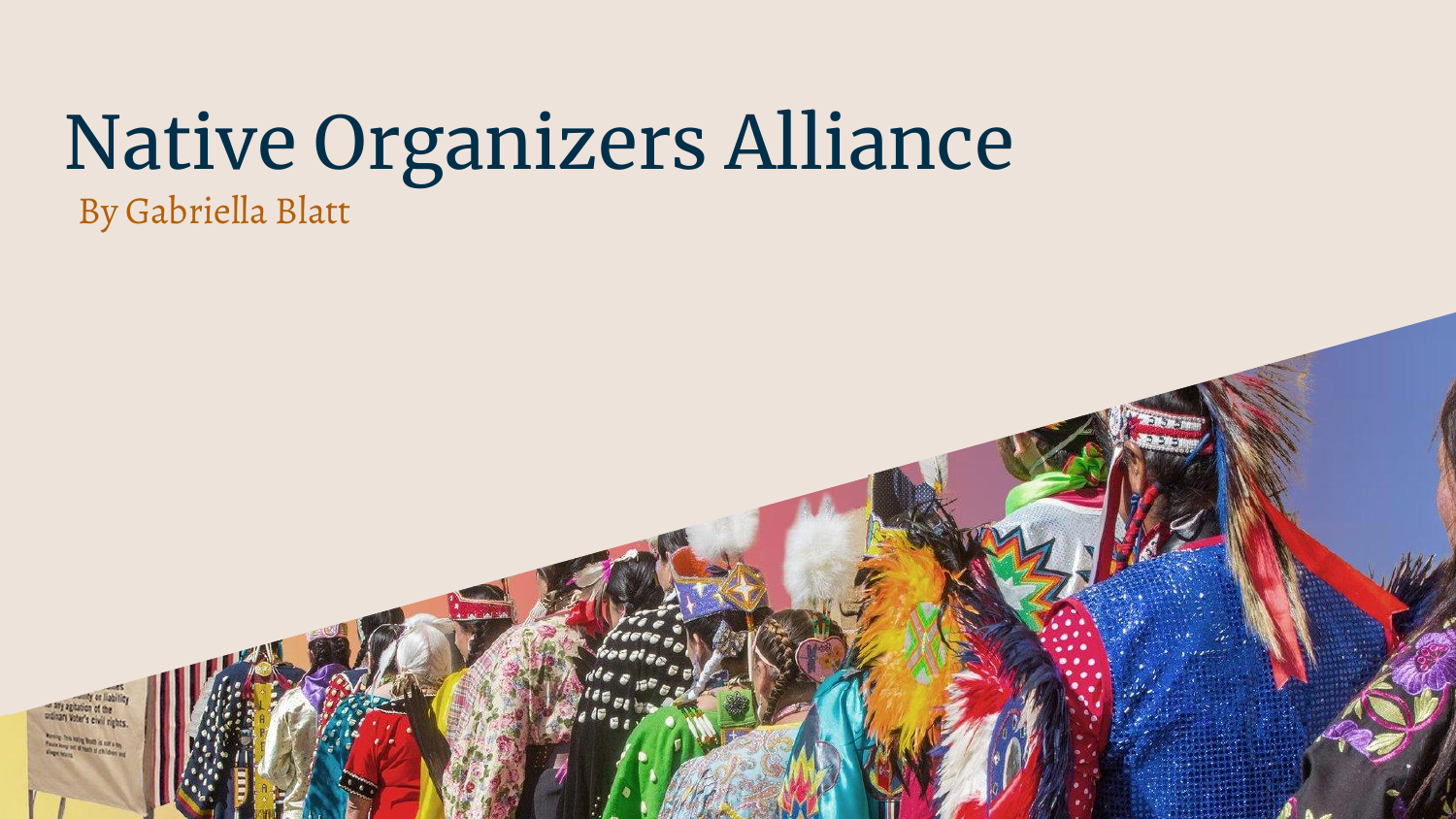

- $\triangleright$  "The Native Organizers Alliance is a training and organizing network dedicated to building the capacity of Native tribes, traditional societies, and community groups to make transformational change."
- $\triangleright$  Founded by Judith Le Blanc (Caddo) more than 10 years ago.
- $\triangleright$  Now has a team made up of 6 Native Organizers from across the so-called United States.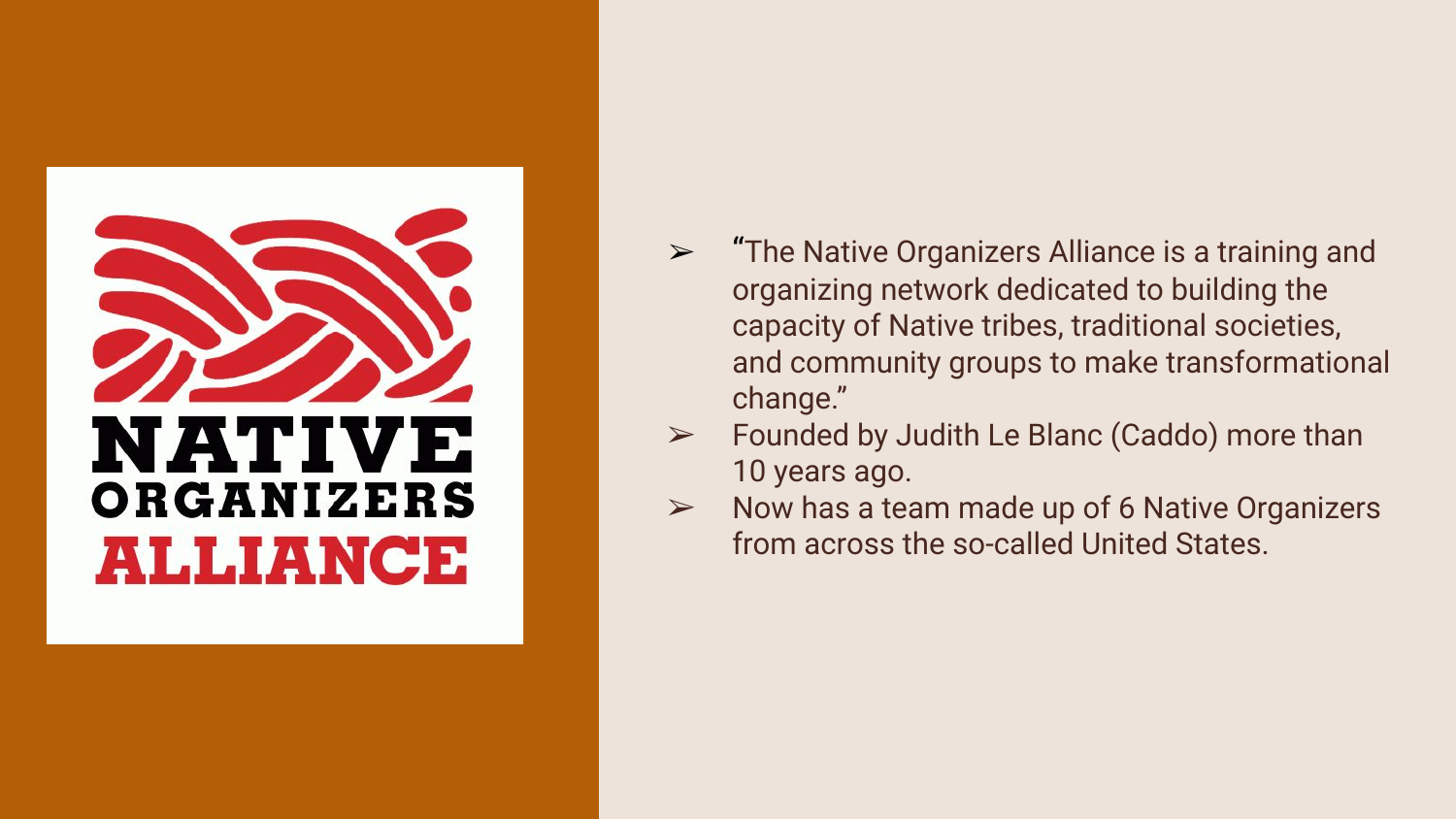## Natives Vote

- ➢ NOA organized with another Indigenous group, Illuminative, to empower Native representation in the 2020 elections.
- $\triangleright$  This was a national campaign, NOA was working with Indigenous grassroots organizers several states with key Native votes.
- $\triangleright$  Working with Indigenous artists in order to create art and fashion that would inspire Natives to vote.
- $\geq$  Our work was mentioned on CNN by Van Jones, who noted the importance of the Native vote, especially in the state of Arizona.